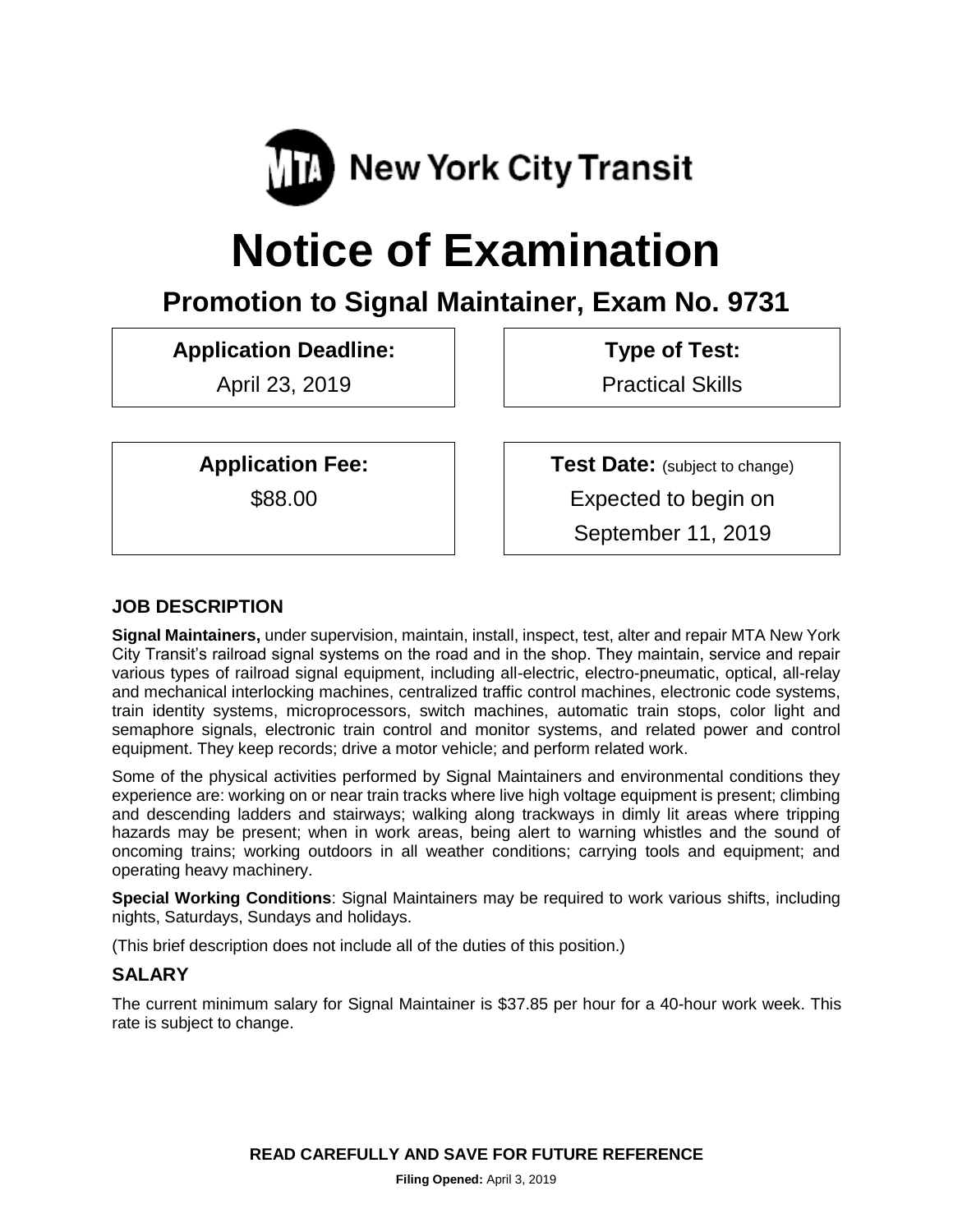# **ELIGIBILITY TO TAKE EXAMINATION**

This examination is open to each employee of MTA New York City Transit who **on the first date of the practical skills test:**

- 1. Is permanently (not provisionally) employed in or appears on a Preferred List (see note, below) for the title of Transit Electrical Helper (working in the Signal Maintenance Group of the Division of Maintenance of Way) and has been permanently employed in such title for not less than one year; or
- 2. Is or has been employed in the non-competitive title of Transit Electrical Apprentice and has satisfactorily completed the 3-year Transit Electrical Apprentice program in Signal Maintenance and is employed in the Division of Maintenance of Way; and
- 3. Is not otherwise ineligible.

#### **The admission of employees who are employed in the non-competitive title of Transit Electrical Apprentice in the Division of Maintenance of Way is on a collateral basis pursuant to Section 52(14) of the New York Civil Service Law**

(Note: A "Preferred List" is a civil service list which is only for certain former permanent incumbents of the eligible title who have rehiring rights.)

This examination is also open to employees who were appointed to an eligible title pursuant to New York State Civil Service Law, section 55-a, and who meet all other eligibility requirements.

You are responsible for determining whether you meet the eligibility requirements for this examination prior to submitting the *Application*. If you do not know if you are eligible, check with **your department's Human Resources representative**. You may be given the test before we verify your eligibility. If you are marked "Not Eligible," your application fee will **not** be refunded and you will **not** receive a score.

This examination is **not** open to employees of MaBSTOA or MTA Bus Company, or to employees of MTA agencies other than MTA New York City Transit.

# **REQUIREMENTS TO BE PROMOTED**

**From the competitive title of Transit Electrical Helper:** At the time of promotion, you must have completed your probationary period in the eligible title of Transit Electrical Helper (working in the Signal Maintenance Group of the Division of Maintenance of Way) and you must be permanently employed in that title or your name must appear on a Preferred List for that eligible title. Additionally, you must have served permanently in the eligible title of Transit Electrical Helper for at least one year. Time served prior to a break in service of more than one year will not be credited.

**From the non-competitive title of Transit Electrical Apprentice:** At the time of promotion, you must be employed or have been employed in the title of Transit Electrical Apprentice in the Division of Maintenance of Way.

**Driver License Requirement:** At the time of promotion, you must have a Motor Vehicle Driver License valid in the State of New York with no disqualifying restrictions that would preclude the performance of the duties of this title. If you have serious moving violations, a license suspension or an accident record you may be disqualified. This license must be maintained for the duration of your employment in the title.

**Drug Screening Requirement:** You must pass a drug screening in order to be promoted, and if promoted, you will be subject to random drug and alcohol tests for the duration of your employment. Additionally, if you have tested positive on a drug or alcohol test or had a refusal to test during preemployment or while employed by a Federal DOT-regulated employer during the applicable period, you must have completed the Substance Abuse Professional (SAP) evaluation, referral and education/treatment process required by federal law in order to be promoted to this safety-sensitive position.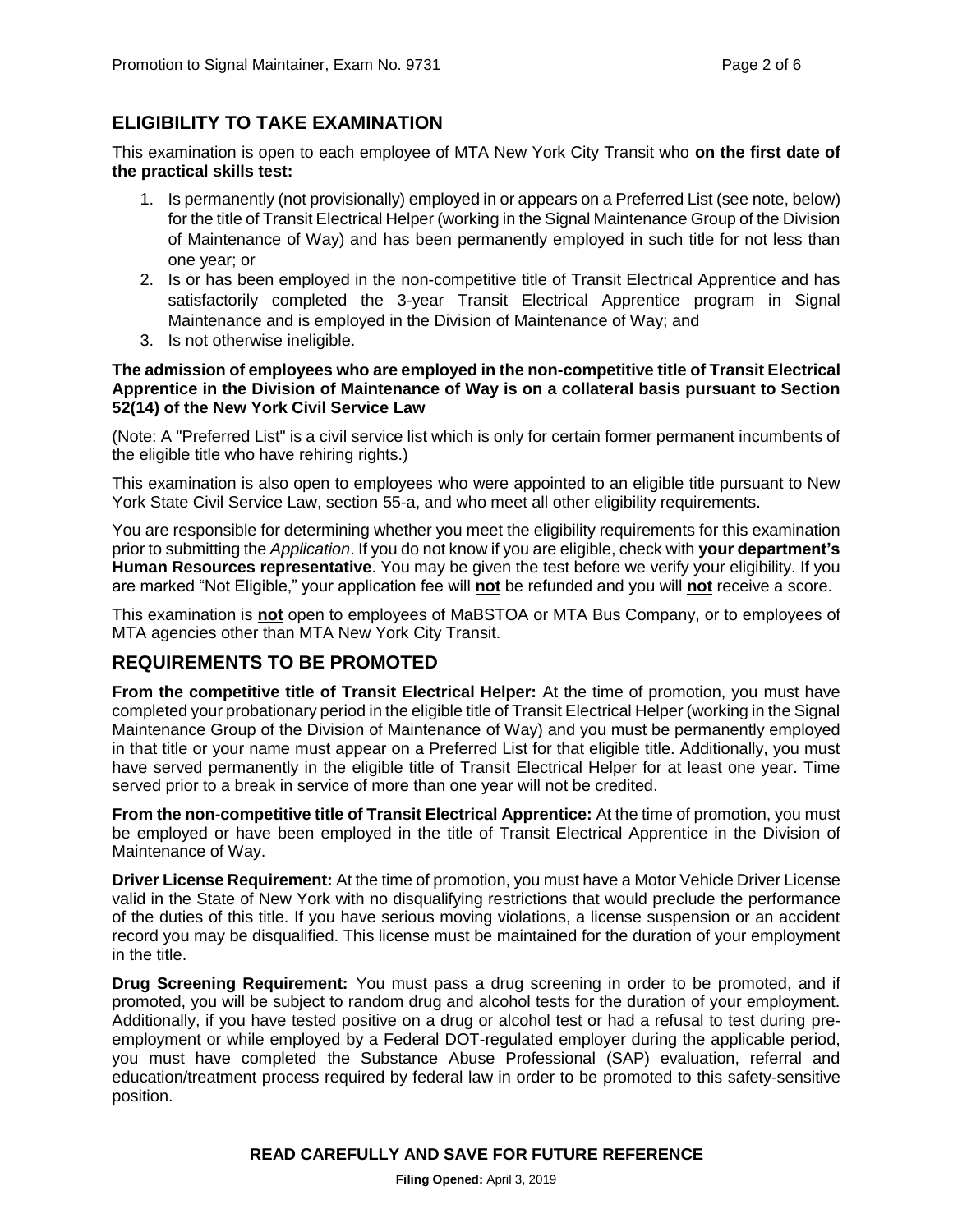## **HOW TO SUBMIT AN APPLICATION AND PAY THE APPLICATION FEE**

If you believe you meet the requirements in the "Eligibility to Take Examination" section, submit an *Application* online by the last day of the application period unless you are requesting a fee waiver. Applicants who wish to request a fee waiver should refer to the "How to Submit an Application When Requesting a Fee Waiver" section below. MTA New York City Transit will **not** accept *Applications* in person.

**Application Fee:** This fee is generally not refundable. Under special circumstances, you may be entitled to a refund. You should refer to the Department of Citywide Administrative Services ("DCAS") General Exam Regulations to determine if you are entitled to a refund prior to requesting a refund. You can refer to the bottom of the last page of the Notice of Examination for instructions on how to obtain a copy of the DCAS General Exam Regulations.

#### **Online Applications:**

- 1. Apply using the "BSC" employee portal at [www.mymta.info](http://www.mymta.info/) by the last day of the application period.
- 2. You must pay the *Application* fee via payroll deduction. Applicants who request a fee waiver must apply by mail.
- 3. You will be sent a confirmation email after you complete your *Application* and pay the *Application* fee.

Save your confirmation numbers for future reference and proof of filing an *Application.*

Computers with internet access are available on a limited basis at branches of the New York Public Library, the Brooklyn Public Library and the Queens Library to patrons with a valid library card.

#### **HOW TO SUBMIT AN APPLICATION WHEN REQUESTING A FEE WAIVER**

Applicants who wish to request a fee waiver must obtain an *Application* in person at the MTA Exam Information Center as indicated below and must submit the *Application* by mail to the address in the "Correspondence" section below **by the last day of the application period**.

MTA New York City Transit will not accept *Applications* in person. Additional information on requesting an application fee waiver is available with the *Application*.

**MTA Exam Information Center**: Open Monday through Friday, from 9 AM to 3 PM, in the lobby at 180 Livingston Street, Brooklyn, New York. Directions: take the A, C, F, or R trains to the Jay Street-Metro Tech Station, or the 2, 3, or G train to the Hoyt Street Station.

#### **ADMISSION LETTER**

An *Admission Letter* will be mailed to you about 10 days before the first date of the practical skills test. If you do not receive an *Admission Letter* at least 4 days before this date, you may obtain a duplicate letter at the MTA Exam Information Center (as indicated above). A paper copy of the *Admission Letter* is your ticket for admission to the test.

Applicants **must** keep their mailing address **up to date**. Please refer to the Correspondence section below for instructions on how to update your address and other contact information.

**READ CAREFULLY AND SAVE FOR FUTURE REFERENCE**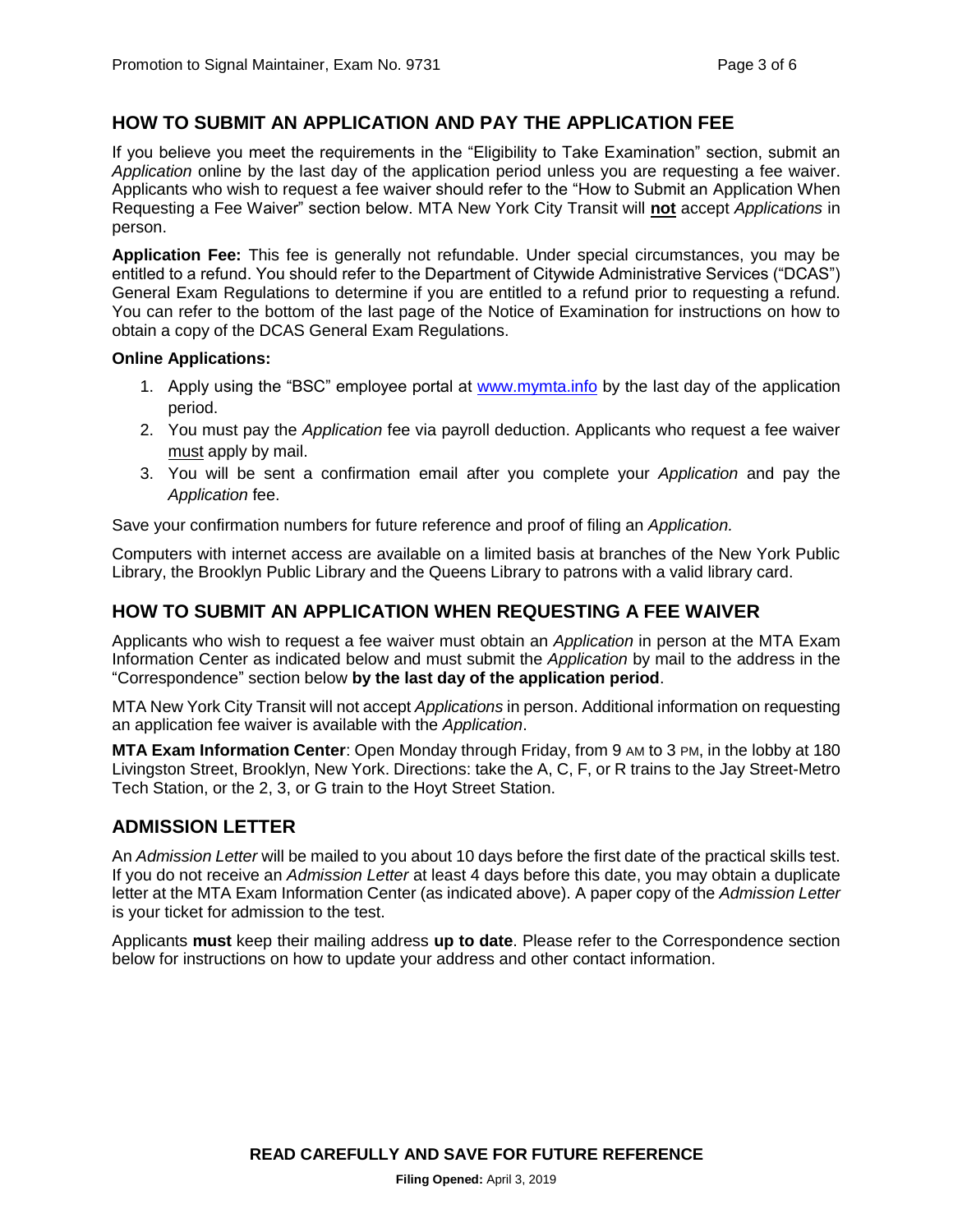## **THE TEST**

You will be given a competitive practical skills test. You must achieve a score of at least 70% to pass the test. Your score on the practical skills test will determine 85% of your final score. Your seniority will determine the remaining 15%. You must pass the practical skills test to have your seniority credited. Your seniority score will be 70 plus ½ point for each three months of completed, continuous service with an agency under the jurisdiction of the Commissioner, Department of Citywide Administrative Services, in permanent competitive or non-competitive class titles. Your service will be credited through the first date of the practical skills test, up to a maximum of 15 years. Time served prior to a break in service of more than one year will not be credited.

Veterans' or Disabled Veterans' Credit will be granted only to eligible passing candidates who request that they be applied. Veterans' or Disabled Veterans' Credit should be requested at the time of application, but **must** be requested before the date the eligible list is established. Claims for Veterans' or Disabled Veterans' Credit cannot be made once the eligible list is established.

The competitive practical skills test may require you to perform tasks related to the installation, testing, maintenance, and repair of electrical, electronic and electro-mechanical systems, including the selection and use of appropriate tools, materials and measuring devices; related mechanical work; reading and interpreting technical drawings; shop math; safe work practices and procedures; and other related areas.

# **TEST ADMINISTRATION GUIDELINES**

**Warning:** You are not permitted to enter the test site with cellular phones, smart watches, beepers, pagers, cameras, portable media players, or other electronic devices. Calculators are **not** permitted. Electronic devices with an alphabetic keyboard, word processing, or data recording capabilities, such as planners, organizers, etc., **are prohibited**. If you use any of these devices in the building at any time before, during, or after the test, you may **not** receive your test results, your test score may be nullified, and your application fee will **not** be refunded.

You may not have any other person, including children, present with you while you are being processed for or taking the test, and no one may wait for you inside of the test site while you are taking the test.

**Leaving:** You must leave the test site once you finish the test. If you leave the test site after being fingerprinted but before finishing the test, you will not be permitted to re-enter. If you disregard this instruction and re-enter the test site, you may not receive your test results, your test score may be nullified, and your application fee will not be refunded.

**Proof of Identity**: You must present your MTA New York City Transit employee ID when you arrive to take the practical skills test.

# **THE TEST RESULTS**

If you pass the competitive practical skills test and are marked eligible, your name will be placed in final score order on an eligible list and you will be given a list number. You will be notified by mail of your test results. If you meet all requirements and conditions, you will be considered for promotion when your name is reached on the eligible list.

#### **ADDITIONAL INFORMATION**

**Training:** You are required to complete and pass all parts of a training course before the end of a 12 month probationary period. Those probationary employees who do not complete this training course will be terminated or returned to their previously held permanent title.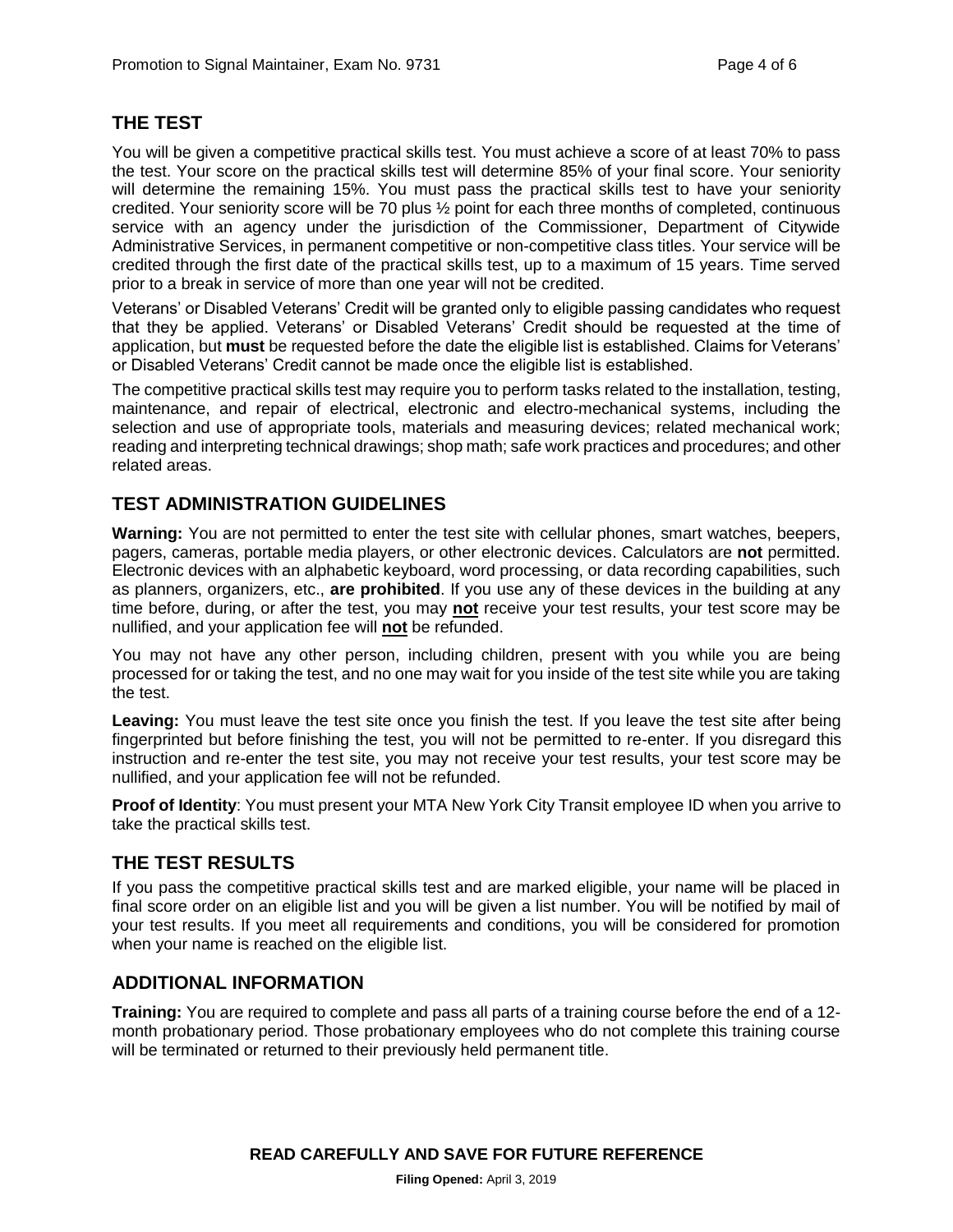#### **SPECIAL ARRANGEMENTS**

**Late Filing:** Consult with **your department's Human Resources representative** to determine the procedure for filing a late *Application* if you meet one of the following conditions:

- 1. You are absent from work for at least one-half of the application period and are unable to apply for reasons such as vacation, sick leave or military duty; or
- 2. You become eligible after the above application period, but on or before the first date of the practical skills test.

**Make-Up Test:** You may apply for a make-up test if you cannot take the test on the scheduled test date for any of the following reasons:

- 1. Compulsory attendance before a public body;
- 2. On-the-job injury or illness caused by municipal employment where you are an officer or employee of the City;
- 3. Absence from the test within one week after the death of a spouse, domestic partner, parent, sibling, child or child of a domestic partner where you are an officer or employee of the City;
- 4. Absence due to ordered military duty;
- 5. A clear error for which MTA New York City Transit is responsible; or
- 6. A temporary disability, pregnancy-related, or child-birth-related condition preventing you from taking the test.

To request a make-up test, mail your request with your documentation of special circumstances to the address found in the "Correspondence" section below within 60 days of your scheduled test date or make the request within 60 days of restoration to your position after performing ordered military duty.

**Special Test Accommodations:** If you plan to request special testing accommodations due to disability or an alternate test date due to your religious belief, follow the instructions included with your *Application* and mail your request to the address found in the "Correspondence" section below no later than 30 days prior to the scheduled test date.

# **CORRESPONDENCE**

**Change of Contact Information:** You must keep your employee contact information (telephone number, mailing address and email address) current with **both MTA New York City Transit and the MTA Business Service Center (BSC).**

**To update your contact information with the MTA New York City Transit, you must:**

- 1. Visit us at the MTA Exam Information Center;
- 2. Send an e-mail to [examsunit@nyct.com,](mailto:examsunit@nyct.com) with the subject named 'Contact Info Update'; or
- 3. Mail us at the address below, with the words 'Contact Info Update' next to the exam title.

**To update your contact information with the MTA Business Service Center (BSC),** you must visit [www.mymta.info](http://www.mymta.info/) and select the "My Personal Information" tab.

Failure to keep your employee contact information current with **both MTA New York City Transit and the MTA Business Service Center (BSC),** will prevent you from receiving important information about your exam(s) or consideration for promotion, including important information that may require a response by a specified deadline.

(Continued)

**READ CAREFULLY AND SAVE FOR FUTURE REFERENCE**